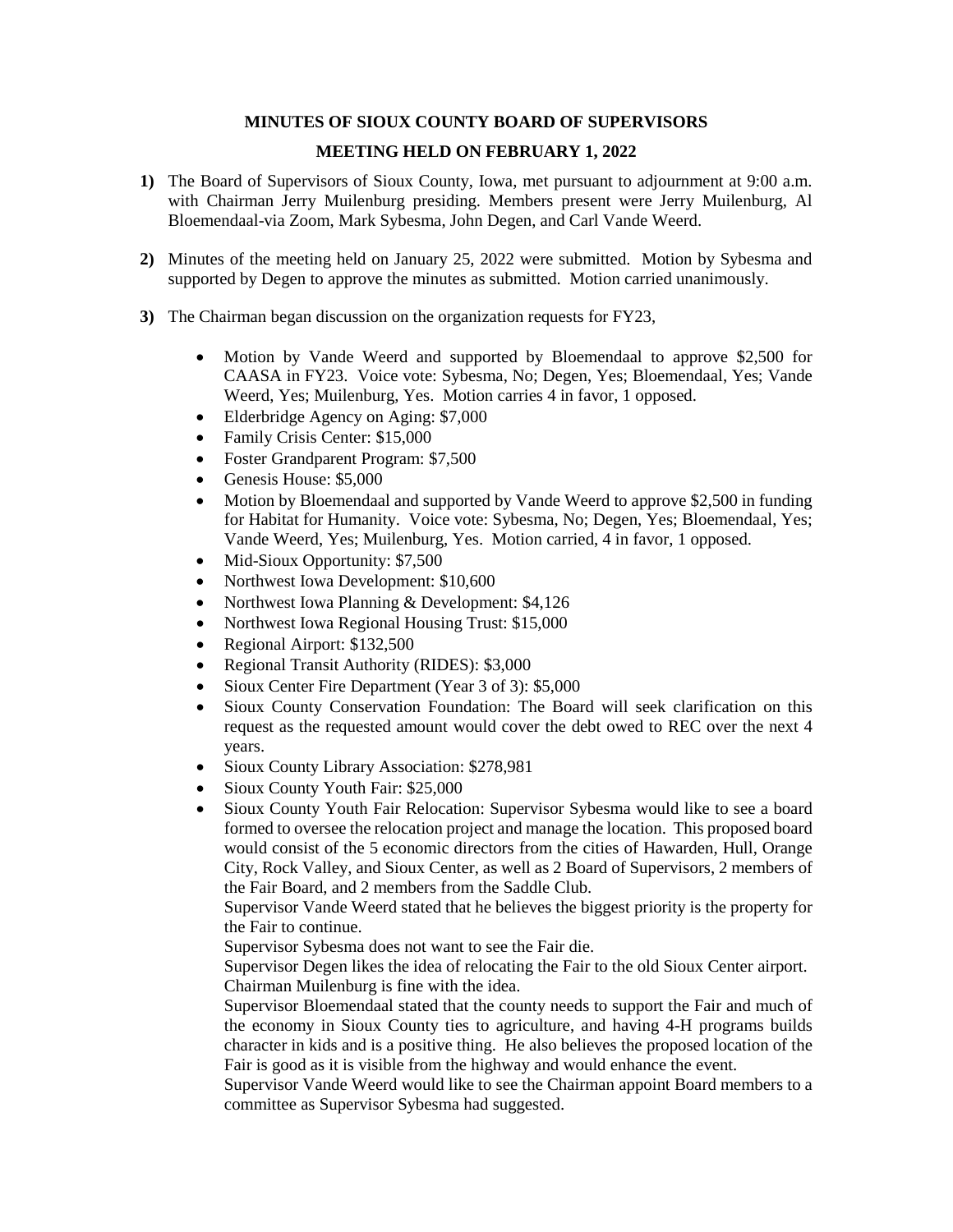Motion by Vande Weerd and supported by Bloemendaal to approve \$1,000,000 in funding for the Fair relocation project in FY23. Motion carried unanimously.

- Western Iowa Tourism: \$500
- Motion by Vande Weerd and supported by Bloemendaal to approve the aforementioned list of funding for organizations for the FY23 budget. Motion carried unanimously.
- **4)** The Chairman began discussion on employee wages for FY23. Supervisor Sybesma believes that the county needs to do an 8% increase due to economic factors as well as what counties in northwest Iowa are doing. Supervisor Degen agrees but also has a hard time with doing an 8% increase. Motion by Sybesma and supported by Vande Weerd to approve an 8% wage increase for all county employees for FY23. Voice vote: Sybesma, Yes; Degen, Yes; Bloemendaal, Yes; Vande Weerd, Yes; Muilenburg, No. Motion carried 4 in favor, 1 opposed.
- **5)** Committee Reports:
	- **Sybesma** Reported that he met with a leadership group in Sheldon recently.
	- **Degen** Reported that the ice fishing clinic held by Conservation recently was very well attended with more than 80 people. The Conservation programs overall have had strong attendance.
	- **Bloemendaal** Attended a Mid-Sioux meeting via Zoom on January 26.
	- **Muilenburg**  1) Attended a Board of Adjustment meeting and a permit was approved for a machine shed. 2) Received a letter from the Iowa Utilities Board confirming the letter sent from Sioux County was received and filed.
	- **Sybesma & Vande Weerd**  Reported on the Sioux Rivers Mental Health meeting from January 25.
	- **Muilenburg, Sybesma, Vande Weerd**  Reported on the Zoning meeting. Wind turbines were discussed and will seek an attorney opinion on the issue.
- **6)** Ryan Dokter, Sioux County Auditor,
	- Reviewed the preliminary numbers regarding the FY23 County budget. The Board gave direction to input \$7,750,000 for tax levying for the General Fund and \$1,500,000 for the Rural Fund.
	- Reviewed the expense accounts regarding the ARPA funding.
	- Dokter will fine tune the budget for organizational requests, changes in departmental budgets due to the wage increase, and departmental budgets that may change due to ARPA funding different projects.
- **7)** Motion by Degen and supported by Vande Weerd to approve a part-time Jailer, Maison Oostra, and a full-time Jailer, Dede West. Motion carried unanimously.
- **8)** Motion by Sybesma and supported by Degen to set February 22 as the date for the max levy public hearing regarding the FY23 budget. Motion carried unanimously.
- **9)** Motion by Sybesma and supported by Degen to approve the following resolution transferring funds from the General Fund to the General Supplemental Fund. Roll call on vote: Sybesma, Yes; Degen, Yes; Bloemendaal, Yes; Vande Weerd, Yes; Muilenburg, Yes. Motion carried unanimously.

### **RESOLUTION 2022-06**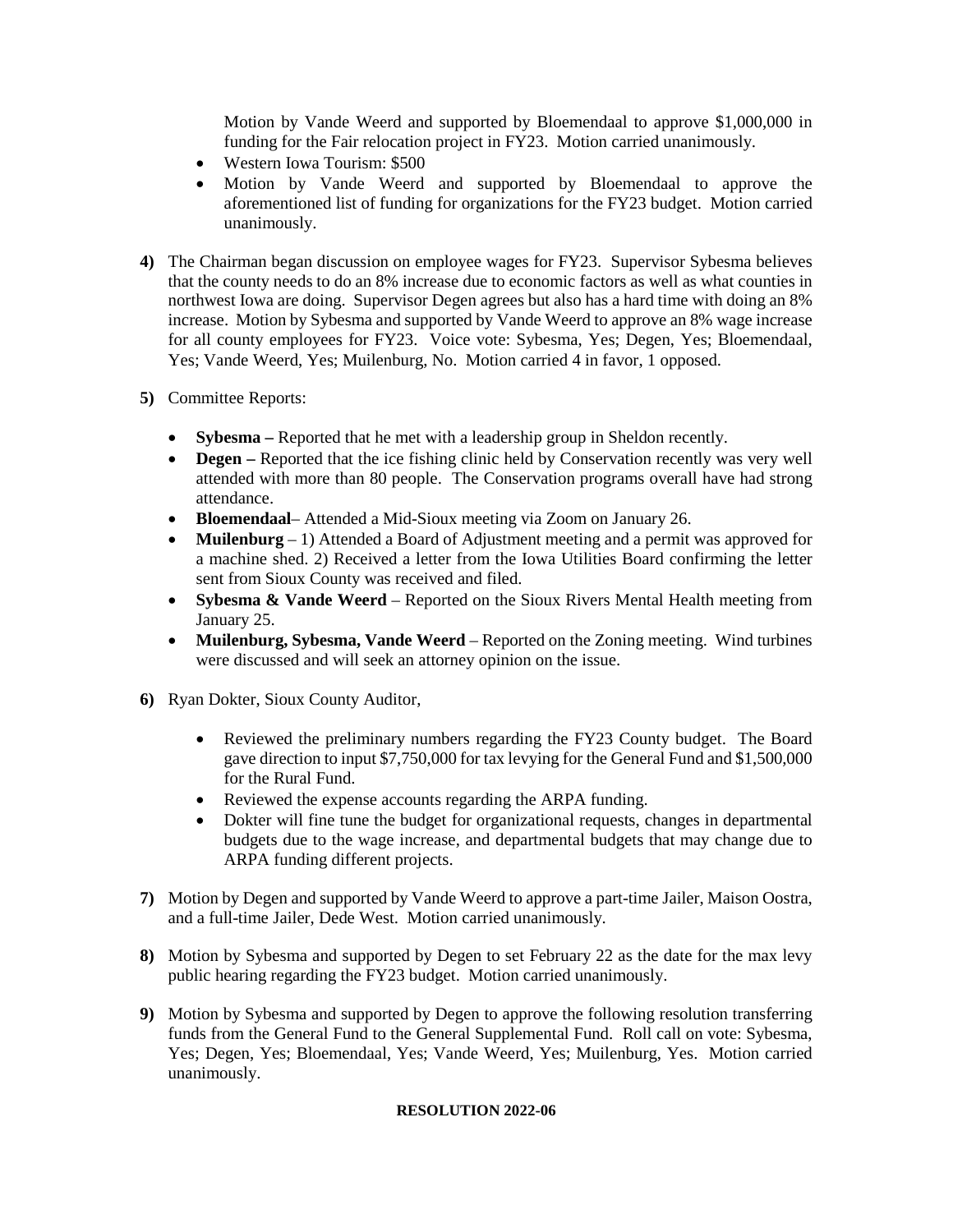#### **GENERAL SUPPLEMENTAL FUND TRANSFER**

WHEREAS, it is desired to make the following inter-fund operating transfer:

\$600,000 from the General Basic Fund to the General Supplemental Fund,

WHEREAS, said operating transfer is made in accordance with Section 331.432 Iowa Code,

NOW THEREFORE BE IT RESOLVED by the Board of Supervisors of Sioux County as follows:

Section 1. The following inter-fund operating transfer is to be made effective February 1, 2022,

\$600,000 from the General Basic Fund to the General Supplemental Fund

Section 2. The County Auditor is directed to correct the books accordingly and to notify the County Treasurer of these inter-fund operating transfers, accompanied by a copy of this resolution and the record of its adoption.

Signed and dated this 1st day of February, 2022.

/s/Jerry Muilenburg, Chairman Sioux County Board of Supervisors

ATTEST: /s/Ryan Dokter Sioux County Auditor

**10)** As this was the date, February 1, 2022, and time for a public hearing regarding the second and final reading of Ordinance No. 30, the Chairman opened the public hearing. Sioux County Engineer, Joel Sikkema, described the ordinance, which would adopt rules for private well water construction permits. No written or oral comments were received and the Chairman closed the public hearing. Motion by Sybesma and supported by Degen to approve the following ordinance as presented. Roll call on vote: Sybesma, Yes; Degen, Yes; Bloemendaal, Yes; Vande Weerd, Yes; Muilenburg, Yes. Motion carried unanimously.

### **AN ORDINANCE ADOPTING RULES FOR PRIVATE WATER WELL CONSTRUCTION PERMITS**

Be it ordained by the Board of Supervisors of Sioux County, Iowa:

Section 1. Enactment. That pursuant to Iowa Code §331.302, the following chapter of 567 Iowa Administrative Code and its respective title is adopted by reference in its entirety as part of this ordinance:

Chapter 38, Private Water Well Construction Permits

Section 2. Enforcement. Notwithstanding any of the provisions adopted by reference by this ordinance in Chapter 38, Private Water Well Construction Permits of 567 Iowa Administrative Code, and as required in Code of Iowa 455B.172(4) be enforced by Sioux County as follows:

a. That portion of this ordinance that adopts Chapter 38 of 567 Iowa Administrative Code, requirements for Private Water Well Construction Permits and Code of Iowa 455B.172(4) shall be enforced by the Sioux County Engineer.

Section 3. Penalties. Any person violation any provision, section or paragraph of this ordinance and the administrative rules it incorporates by reference shall be guilty of committing a county infraction and will be subject to a civil penalty of not more that \$100.00 for each violation or, if the infraction is a repeat offense, a civil penalty not to exceed \$200.00, all as provided in Iowa Code section 331.307.